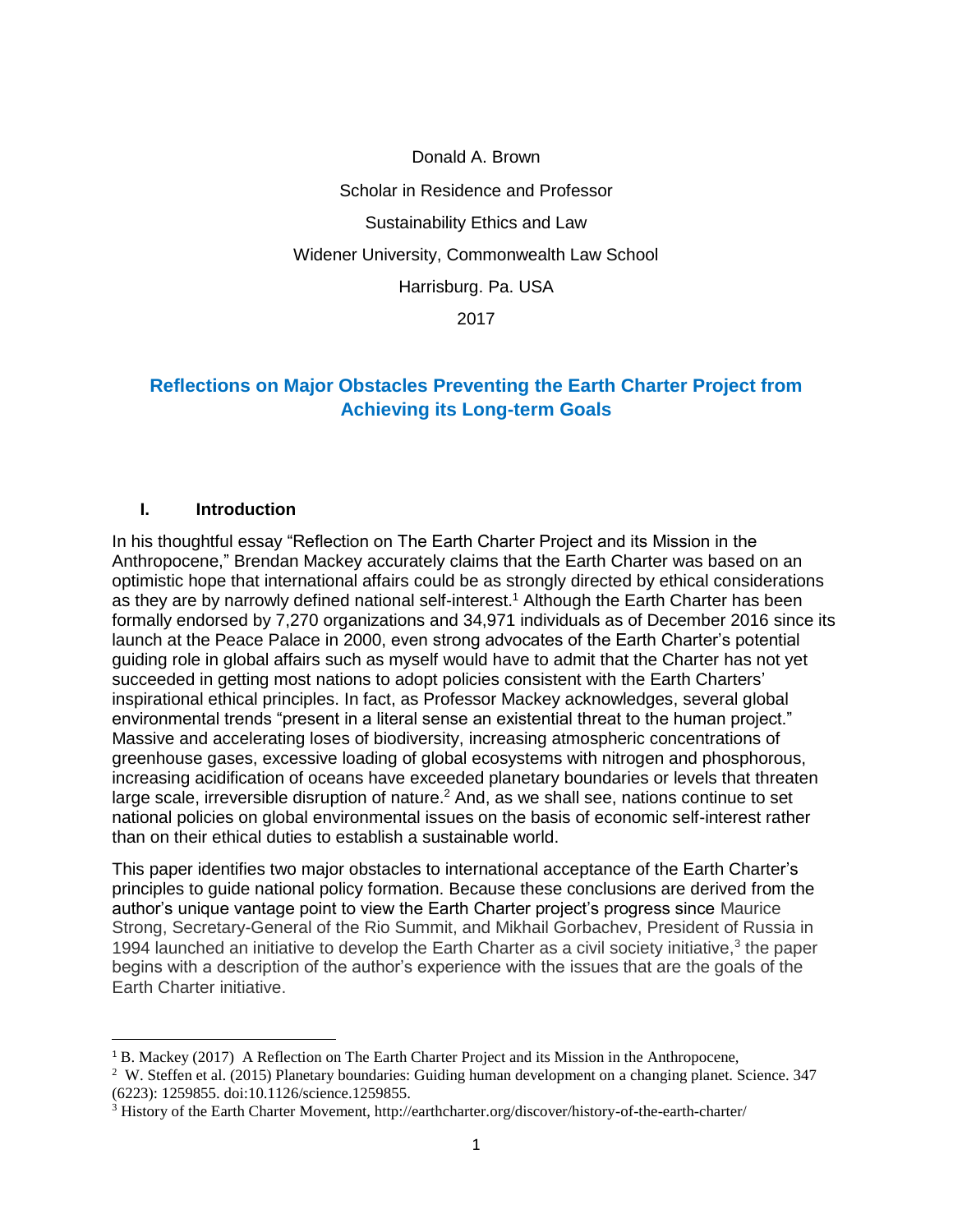The author was: (1) the director of a conference on the ethical dimensions of Agenda 21 held at UN headquarters in June of 1994, (2) was present at the creation of the first draft framework of the Earth Charter at a workshop chaired by Maurice Strong and Mikhail Gorbochev in the Hague in May. 1995, (3) worked for the US Environmental Protection Agency, Office of International Activities in the position of Program Manager for United Nations Organizations representing the United States at UN meetings on Agenda 21 from 1995 to 1998, (4 ) from 1998 to 2004 was Senior Legal Counsel for Sustainable Development for the Pennsylvania Department of Environmental Protection, and (5) since then held professorships at Penn State University and Widener University Commonwealth Law School with responsibility for teaching and research on the intersection among legal, scientific, and ethical issues relevant to achieving sustainable development around the world.

These experiences have led the author to conclude that establishing and operationalizing global ethical principles such as those contained in the Earth Charter requires that advocates of these principles not only work to achieve express adoption of the Earth Charter's principles by people, organizations, and eventually governments around the world, a task which has been a major focus of the Earth Charter project so far, but also to learn from lessons about how nations often ignore even well-established ethical principles in policy formation.

Although intuitively it seems that those seeking to establish wider global agreement on the Earth Charter's ethical principles should first try and establish agreement on the principles and only then turn to problems with applying these principles, the author's experience has led him to conclude that there are important lessons for the Earth Charter project that can be taken from the failure of nations to apply internationally accepted ethical principles in policy formation.

The author's experiences have led to the conclusion that the first order challenge to accomplish the goals of the Earth Charter project is not simply to get nations and civil society organizations to affirm the Earth Charter's principles but to work to open up national policy formation on global environmental and social issues to express and transparent consideration of ethical principles including but not limited to the Earth Charter's principles.

Without doubt, the other major obstacle for the Earth Charter project to achieve its goal of establishing global acceptance of principles that will secure a "sustainable global society founded on respect for nature, universal human rights, economic justice, and a culture of peace"<sup>4</sup> is to get nations to expressly acknowledge the normative validity of the Earth Charter's principles in a treaty, a "soft-law" document, or legal decision . To achieve this goal this paper will identify important lessons from failed attempts to require nations to follow ethical norms that have already been established in treaty or in soft- or hard-law.

### **II. Overcoming the Dominance of Instrumental Rationality in Government Policy Formation.**

# **A. The problem of instrumental rationality**

A major obstacle to ensuring that governments follow the guidance of valid ethical principles, such as the principles in the Earth Charter, is the need to overcome the dominance of "instrumental rationality" in policy formation.

Instrumental rationality is a mode of rationality that is exclusively concerned with the search for efficient means or scientific facts which, consequently, is not concerned with assessing the goals—or ends— that policies should pursue. This form of rationality has existed throughout

 $\overline{\phantom{a}}$ <sup>4</sup> Earth Charter, Preamble, http://earthcharter.org/invenimages/uploads/echarter\_english.pdf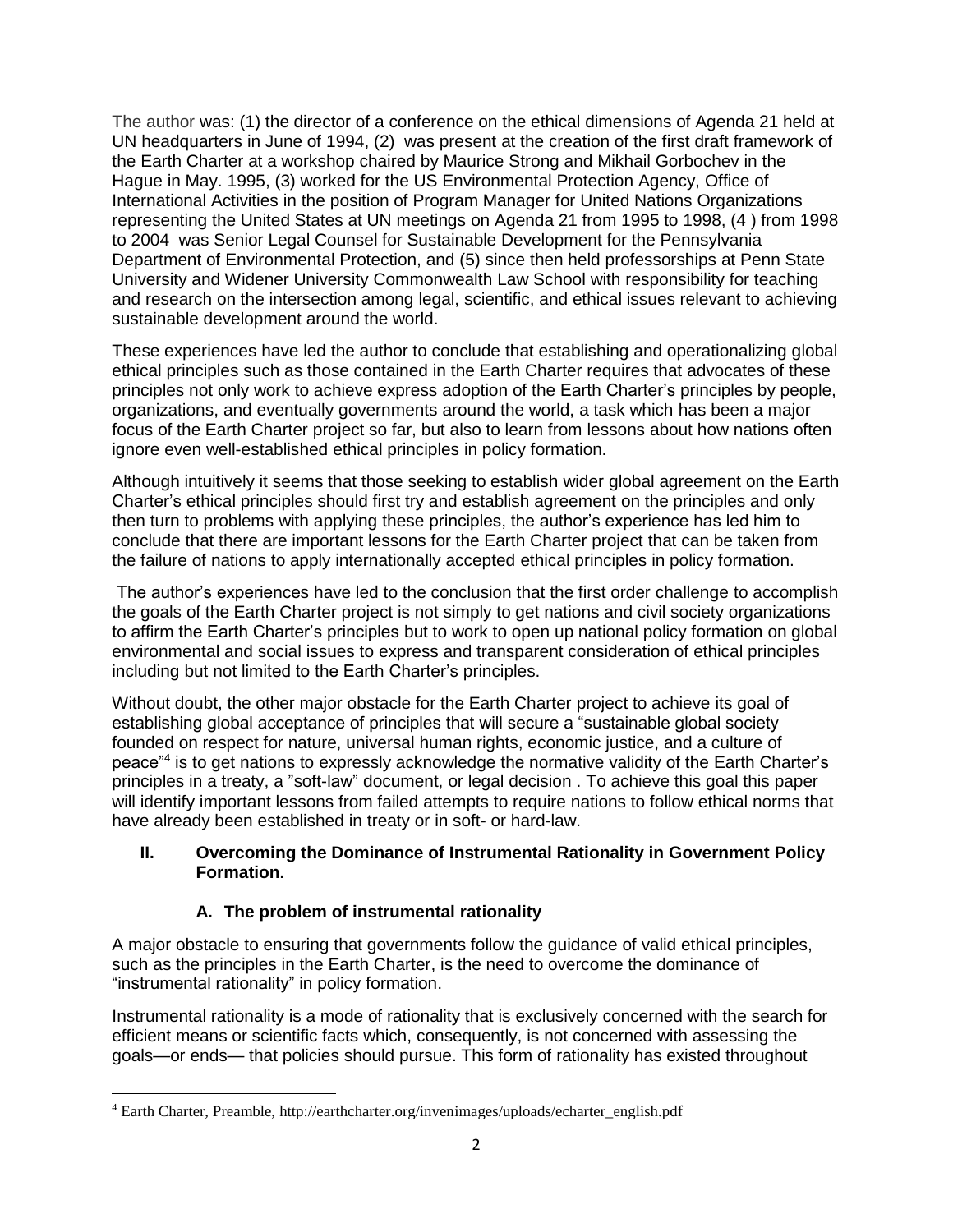history, but has become increasingly more dominant in post-Enlightenment liberal democratic capitalist societies. 5

Ethics rationality, on the other hand, is concerned about what the goals of society should be. Ethical reasoning seeks to determine what should be the goal of human behavior including what is right or wrong, what is permissible or impermissible, and what actions are obligatory or nonobligatory.

Instrumental rationality, because it focuses on means, often hides or ignores ethical questions about what the goals of policy should be.

Scientific and economic reasoning, which have increasingly dominated public policy-making from the beginning of the Enlightenment, focuses on how to achieve goals, not on what goals or ends should be desired. Economic rationality usually focuses on how to maximize human preferences. Ethics asks a different question of economic activity, namely what preferences should humans have. Scientific reasoning usually tests hypotheses to determine what "is." Moral philosophers believe that determining what "is," which is the proper domain of science, cannot determine what "ought" to be, which is the domain of ethics. Yet instrumental rationality that scientists and economists deploy in their search for scientific and economic facts has dominated public life and higher education for several centuries.

That instrumental rationality dominates environmental policy making is clear given that most government environmental agencies are staffed exclusively by lawyers, engineers, scientists, and economists but very infrequently by employees trained in ethics. This is huge problem because very few employees of environmental agencies can spot problematic ethical issues in policy debates.

Instrumental rationality dominates public policy formation for at least two reasons.

First, sociologists including Max Weber have predicted that instrumental rationality would over time crowd out ethical rationality in modern societies because increasingly complex human problems would be relegated to bureaucracies run by experts whose expertise depends on the use of instrumental rationality. Since the power of experts depends in part on maintaining the fiction that their expertise is key to solving modern problems, these experts would be reluctant to acknowledge that their analytic tools for solving problems are sometimes ethically inadequate.<sup>6</sup> Moreover in capitalist societies, wealthy interests are able to hire experts and frequently do so to fight government action which would reduce profits.

Second opponents of proposed sustainable development policies usually frame opposition to these policies on the basis of excessive costs to governments or industries or lack of scientific certainty about harms the policy seeks to prevent. These arguments very frequently hide controversial normative assumptions implitly embedded in their arguments. For instance, cost arguments made in opposition to environmental or sustainable development policies often rest

 $\overline{\phantom{a}}$ 

.

<sup>5</sup> Cruickshank, J., 2014, Democracy versus the domination of instrumental rationality: Defending Dewey's argument for democracy as an ethical way of life, Humanities 2014, 3, 19–41; doi:10.3390/h3010019, http://www.likealittledisaster.com/wp-content/uploads/2017/02/humanities-03-00019.pdf

<sup>6</sup> Max Weber on Rationality in Social Action, in Sociological Analysis in Modern Life, Rational Action http://www.rational-action.com/hello-world/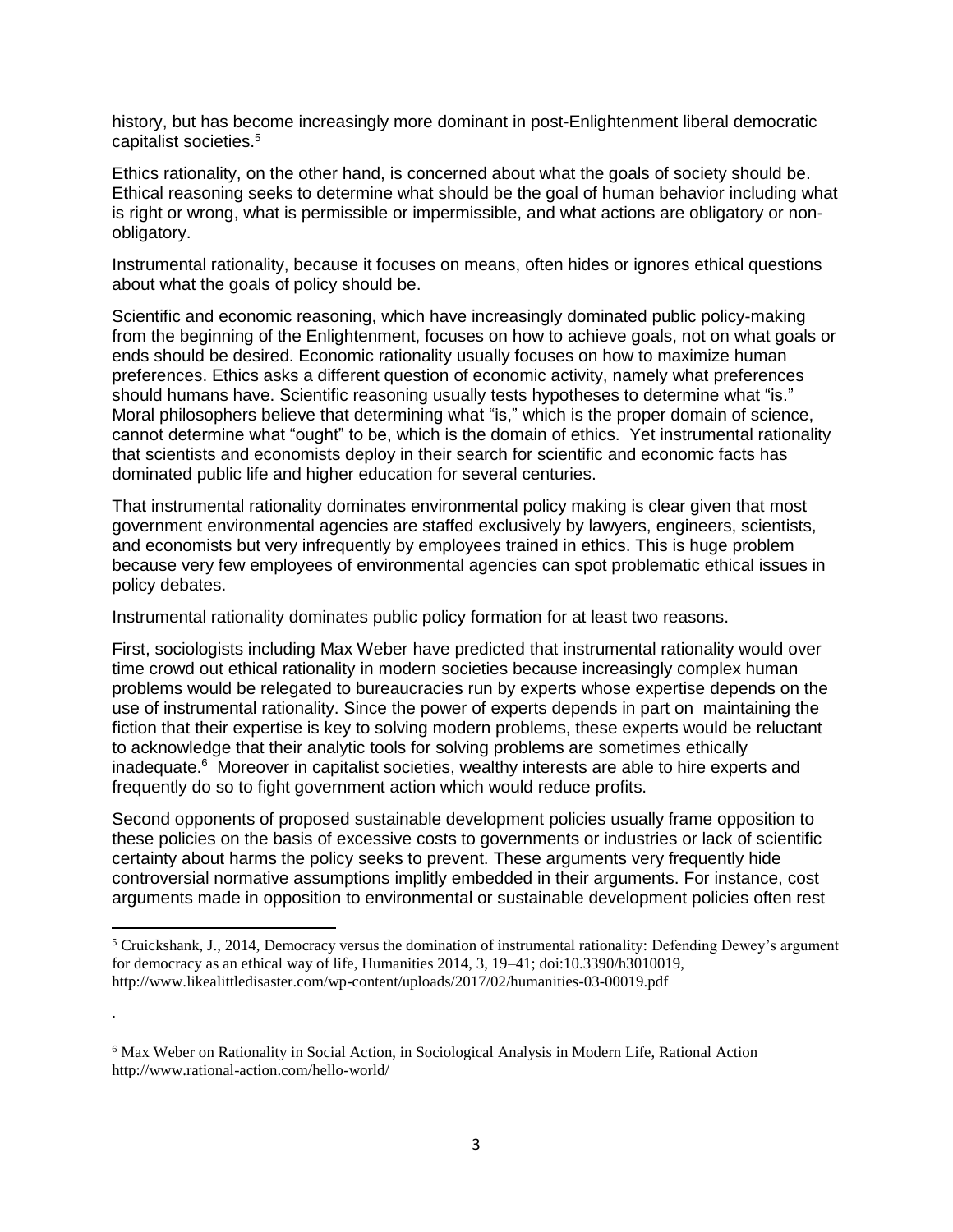on the very ethically dubious idea that any policy which creates significant cost to the national or regional economy or to a specific industry should not be adopted. The public debate in response to these claims often narrowly focuses on the magnitude of the costs or whether the regulatory action will create jobs and in so doing ignores several serious ethical problems with these arguments.

In policy disputes about matters in which potential harms are acknowledged by opponents of proposed policies, the public debate about the acceptability of the harms is often limited to some form of "cost-benefit analysis (CBA)."

Yet CBAs frequently hide important ethical issues. If, for instance, a CBA concludes that government action to protect vulnerable people or ecological systems should not be taken because costs of taking action to reduce an environmental threat outweigh the economic value of harms avoided by the proposed regulation, controversial ethical assumptions may be hidden in factual assertions about the magnitude of the costs or value of benefits particularly if:

- Potentially but not fully proven catastrophic harms were ignored in the CBA.
- The costs of taking action would be imposed upon parties that are harming others, yet the victims of the harm have not consented to be harmed.
- Things that were believed to be sacred by one culture are valued in the CBA as if they were commodities whose value can be measured adequately by "willingness-to-pay" monetary measures. CBAs commodify all human values and thus value is restricted to monetary value while ignoring other values including sacred value or beliefs that certain entities should not be for sale. Thus in CBAs the value of things that could be harmed are measured by human preferences measured in monetary values. Yet ethics is concerned with what preferences people should hold, not simply what preferences people hold.
- Human rights will be violated if regulatory action is not taken.
- The proposed government action implements the ethical duty of people to not harm others on the basis of self-interest.
- The CBA determined economic value of entities that might be harmed without obtaining the consent of those who might be harmed.
- The benefits of government action to protect the environment are discounted too greatly in calculations that seek to allow future benefits of action to be compared to current costs to those who must act to prevent harm.

Thus, if a decision to take no government action on a potential sustainable development problem is explained only as a matter of imbalance between costs and benefits, very dubious ethical assumptions are frequently hidden in the CBA calculations while ethical norms that have been widely acknowledged are often ignored. In this writer's experience, proponents of environmental and sustainable development policies very rarely identify the ethical problems with the use of CBAs or almost any cost-based arguments made in opposition to proposed policies. Civil society is also not trained in spotting ethical issues. Thus important ethical consideration are ignored by all parties.

Evidence of the utter dominance of instrumental rationality in the United State includes an executive order of the United States president which requires that any US proposed regulation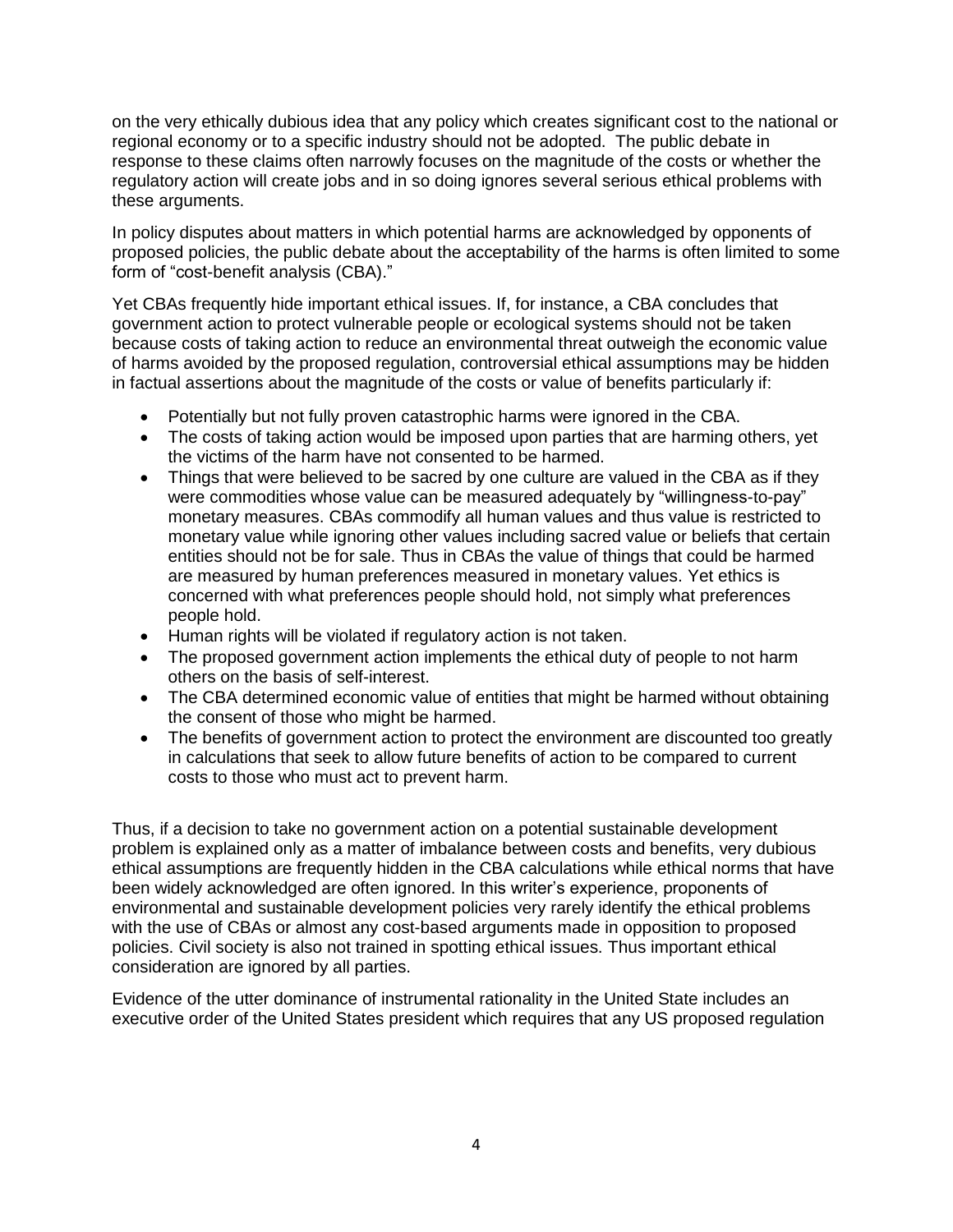must satisfy a CBA before it may be promulgated.<sup>7</sup> This is so despite the fact that, as we have seen, a CBA used as a prescriptive guide to rulemaking often hides many controversial ethical issues including the failure of nations to comply with their duty to not harm others on the basis of national self-interest.<sup>8</sup> Using cost to those causing harm to others as justification for failing to abate the harm also violates well-established principles of international environmental law including the "polluter pays principle"<sup>9</sup> and the "no harm principle."<sup>10</sup>

In 1997, while working as the Program Manager for United Nations Organizations in the US Environmental Protection Agency (EPA) Office of International Affairs, I observed the US government and public debate about whether the US should agree to the Kyoto Protocol under the United Nations Framework Convention on Climate Change (UNFCCC). This debate focused exclusively on two different CBAs, one completed by the US EPA and the other by the US Department of Energy which reached slightly different conclusions about negative impacts on US GDP if the US agreed to the Protocol. Amazingly both CBAs examined costs and benefits to the United States alone while completely ignoring potentially harsh climate impacts on poor people around the world and the most vulnerable nations. Yet no one in the US government nor NGOs following the debate raised any ethical problems with the US reliance on CBAs that examined costs and benefits to the US alone as a tool to determine the appropriateness of US action on climate change.

In most Western capitalist countries, corporations and their industry associations have huge political power to frame public policy questions and don't hesitate to exercise their power to prevent any government action that could lower their profits. And so the public debate on proposed policies often focuses on economic "facts," not ethical duties, despite the almost universally accepted ethical norm agreed to by almost all religions and nations that people should not harm others on the basis of self-interest.

Opposition arguments against proposed environmental policies often rest on the unstated dubious norm that regulatory action limiting human commercial activities should not be taken unless the harms are proven by the government with reasonably high degrees of scientific uncertainty even in cases where achieving high levels of certainty is scientifically difficult or very prohibitively expensive. For over 25 years, opponents of US action on climate change have based their opposition on scientific uncertainty about human-caused climate change harms despite the fact that the United States agreed to the "precautionary principle" when it agreed to

<sup>10</sup> UNFCCC, supra note 6, Preamble.

l

<sup>7</sup>Congressional Research Service (2014) Cost-Benefit and other analysis requirements in the rulemaking process, https://fas.org/sgp/crs/misc/R41974.pd

**<sup>8</sup>** Brown, D. (2010) Ethical problems with cost arguments against climate change policies: Increased cost may not justify human rights violations, Ethics and Climate Change,

https://ethicsandclimate.org/2010/09/20/ethical\_problems\_with\_cost\_arguments\_against\_climate\_change\_policies\_i ncreased\_costs\_may\_not\_

<sup>&</sup>lt;sup>9</sup> 'Rio Declaration on Environment and Development' (United Nations Environment Programme, 1992), A/CONF.151/26 (Vol I), Art 3.1.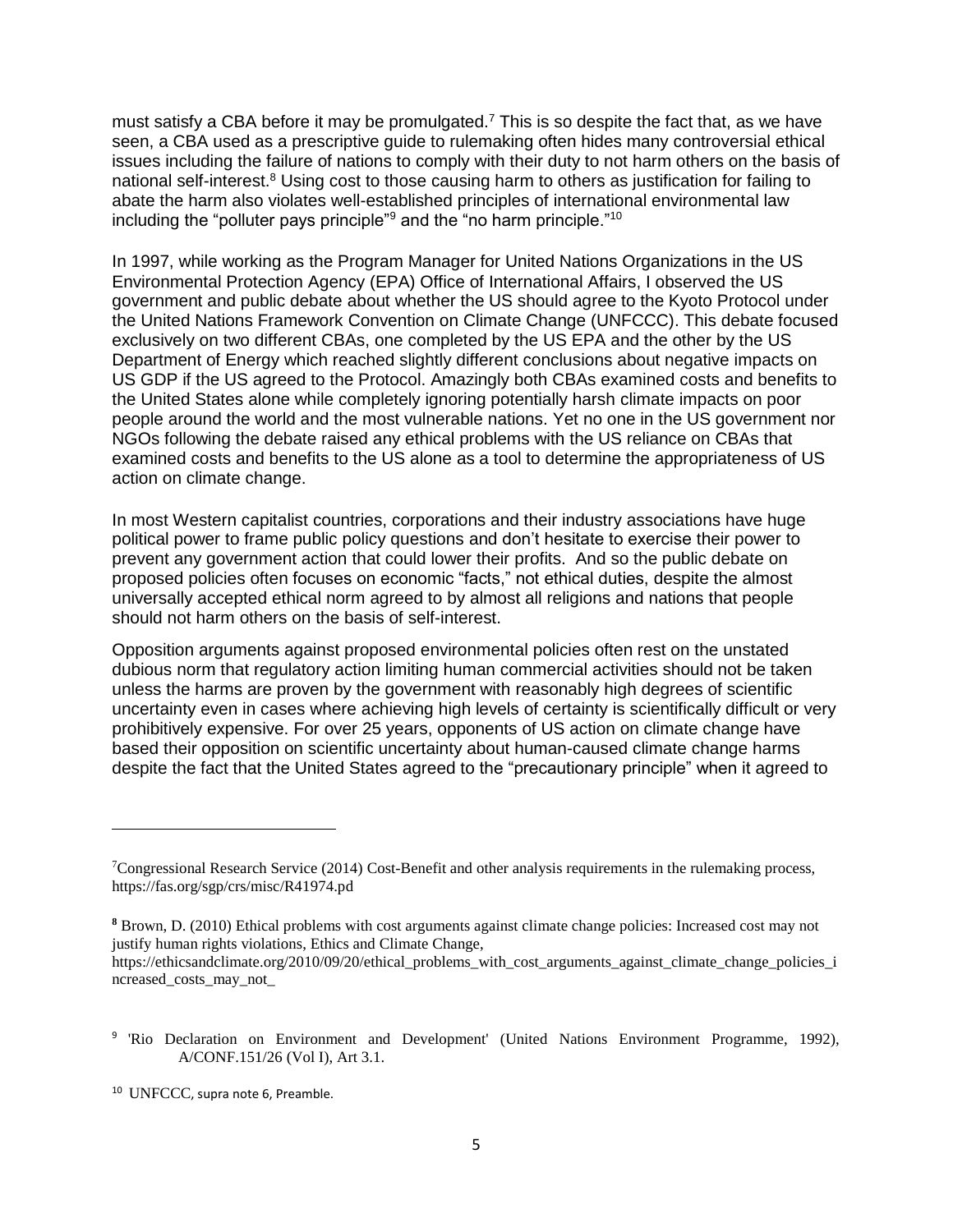the United Nations Framework Convention on Climate Change (UNFCCC) in 1992.<sup>11</sup> Yet advocates of national action on climate change in response to opponents' scientific uncertainty arguments almost always simply claim that the scientific "facts" of harm have been adequately scientifically demonstrated not on the ethical rule that precaution is required.

If a government decides not to act to reduce the threat of environmental harm on the basis of lack of proof of harm, such a decision can hide important ethical questions if:

- The government assumes that the proponents of government action to prevent environmental harm should shoulder the burden of proof of demonstrating harm particularly in matters where proof is expensive, difficult to demonstrate, cannot be demonstrated because of time limitations.
- There is credible but uncertain evidence that the current activity may be approaching thresholds that could trigger serious consequences.
- If the government waits until all uncertainties are resolved it will be too late to prevent serious harm.
- Some very serious potential harm is judged to be low probability just because the mechanism for causing serious harm is not completely understood so that the probability of the serious harm cannot be confidently evaluated.
- The victims of potential harm have not consented to put at risk.

Scientists employed by environmental agencies usually focus on understanding the environmental harms and risks of various human activities and whether proposed government action will acceptably reduce threats to human health and the environment. The goals of environmental regulatory action are usually given to them by law or regulation such as water pollution should be reduced to prevent unreasonable harm to humans or ecological systems. Yet, in the face of scientific uncertainty about whether human actions may cause harm, scientists cannot determine who should have the burden of proof or what quantity of proof should satisfy the burden of proof by scientific methods alone because these are fundamentally ethical questions.

The claim that ethical principles are rarely guiding environmental policy formation is strongly supported by the comments of the founder of the journal Environmental Ethics, Eugene Hargrove, who in 2003 published an essay "What's Wrong ? Who's to Blame?<sup>12</sup> This essay invited reflection on why environmental ethics has not had more of an influence on environmental policy. Just three years later, Robert Frodeman, in the journal Environmental Ethics, in an article entitled "The Policy Turn in Environmental Ethics" also reflected on the failure of environmental ethics to influence environmental policy-making.<sup>13</sup>

An understanding the ethical limits of instrumental rationality leads to an understanding of how nations ignore even well-established ethical principles.

 $\overline{\phantom{a}}$ 

<sup>11</sup> United Nations, 1992. United Nations Framework Convention on Climate Change (UNFCCC). FCC/INFORMAL/84/Rev.1 GE.14-20481 (E), Art. 3.3

<sup>&</sup>lt;sup>12</sup> Hargrove, E. 2003, What's wrong, Who is to blame?, Environmental Ethics,  $25 (1)$ :  $3-4 (2003)$ 

<sup>&</sup>lt;sup>13</sup> Frodeman, R ( 2006) The policy turn in environmental philosophy, Environmental Ethics,  $28, 3-20$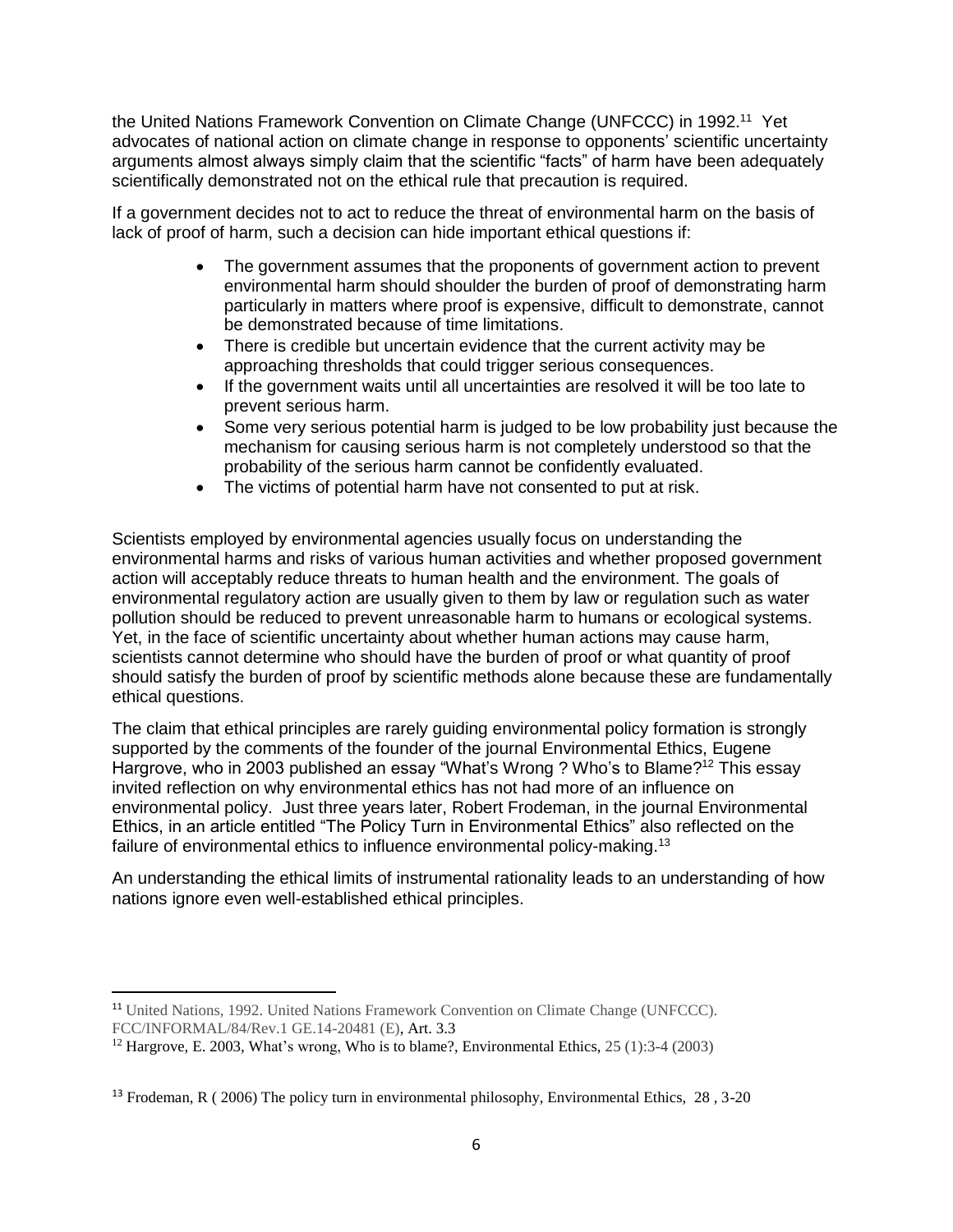#### **B. An Institutional Solution to the Dominance of Instrumental Rationality**

An institutional solution for combatting the ethically problematic dominance of instrumental rationality in decision-making has arisen in the climate regime. Although all nations agreed in the Paris agreement to set national targets for reducing greenhouse gas (GHG) emissions to levels that would limit warming to as close as possible to 1.5°C but no more than 2°C based on equity and common but differentiated responsibilities, (the equity requirement), recent research has revealed that most national GHG reduction targets, known as Nationally Determined Commitments (NDCs), submitted under the Paris Agreement have actually been based on national economic interest rather than on what is required of nations if they take the Paris Agreement's warming limit goals and equity requirements seriously.<sup>14</sup>

Although the Paris Agreement requires nations to voluntarily determine their NDC commitment, their discretion is bound by agreeing to the Paris Agreement's warming limit goals and the equity requirements, both of which can be understood to be elements of a nation's ethical duties under the Paris Agreement. The Paris Agreement's mechanism for assuring that nations are complying with their duties to set adequate NDCs is a requirement that they supply information about their NDCs necessary for clarity, transparency and understanding in regard to their promises on warming limits and equity obligations so that periodic reviews may have the effect of ratcheting up inadequate NDCs.<sup>15</sup> The primary mechanism in the Agreement created to achieve this strengthening is successive 5-yearly cycles of review, referred to as the "stocktake" mechanism, which aims to ensure that Parties progressively strengthen their contributions.<sup>16</sup> Thus nations are required to explain in a clear and transparent manner how they complied with their ethical obligations to reduce their GHG emissions to the nation's fair share of safe global emissions. The Paris Agreement thus relies on shaming nations for ethically inadequate climate change commitments that they make in a process which starts with requiring nations to explain in a clear and transparent manner how they complied with their ethical duties

Although reasonable people may disagree on what equity requires of nations to reduce their GHG emissions, national economic self-interest as a justification for their GHG reduction targets does not pass minimum ethical scrutiny. In this regard the Intergovernmental Panel on Climate Change (IPCC) said its fifth assessment report that despite ambiguity about what equity means:

There is a basic set of shared ethical premises and precedents that apply to the climate problem that can facilitate impartial reasoning that can help put bounds on the plausible interpretations of 'equity' in the burden sharing context. Even in the absence of a formal, globally agreed burden sharing framework, such principles are important in establishing expectations of what may be reasonably required of different actors.<sup>17</sup>

The IPCC went on to say that these equity principles can be understood to comprise four key dimensions: responsibility, capacity, equality and the right to sustainable development.<sup>i</sup>

l

<sup>&</sup>lt;sup>14</sup> National Climate Justice, https://nationalclimatejustice.org/

<sup>15</sup> United Nations (2015) Paris Agreement, Art 4, para 8. FCCC/CP/2015/L.9,

file:///C:/Users/Donald/Desktop/climate%20law/book%2016/carbon%20budget/5%20step%20proces/paris%20agreement. <sup>16</sup> Ibid, Art 14,

<sup>&</sup>lt;sup>17</sup> Intergovernmental Panel on Climate Change (IPCC) (2014). 5<sup>th</sup> Assessment Report, Contribution of Working Group III to the Fifth Assessment Report of the Intergovernmental Panel on Climate Change, Chapter 4. Sustainable Development and Equity. Sec 4.6. 2.1, p 48 ,<http://www.ipcc.ch/report/ar5/wg3/>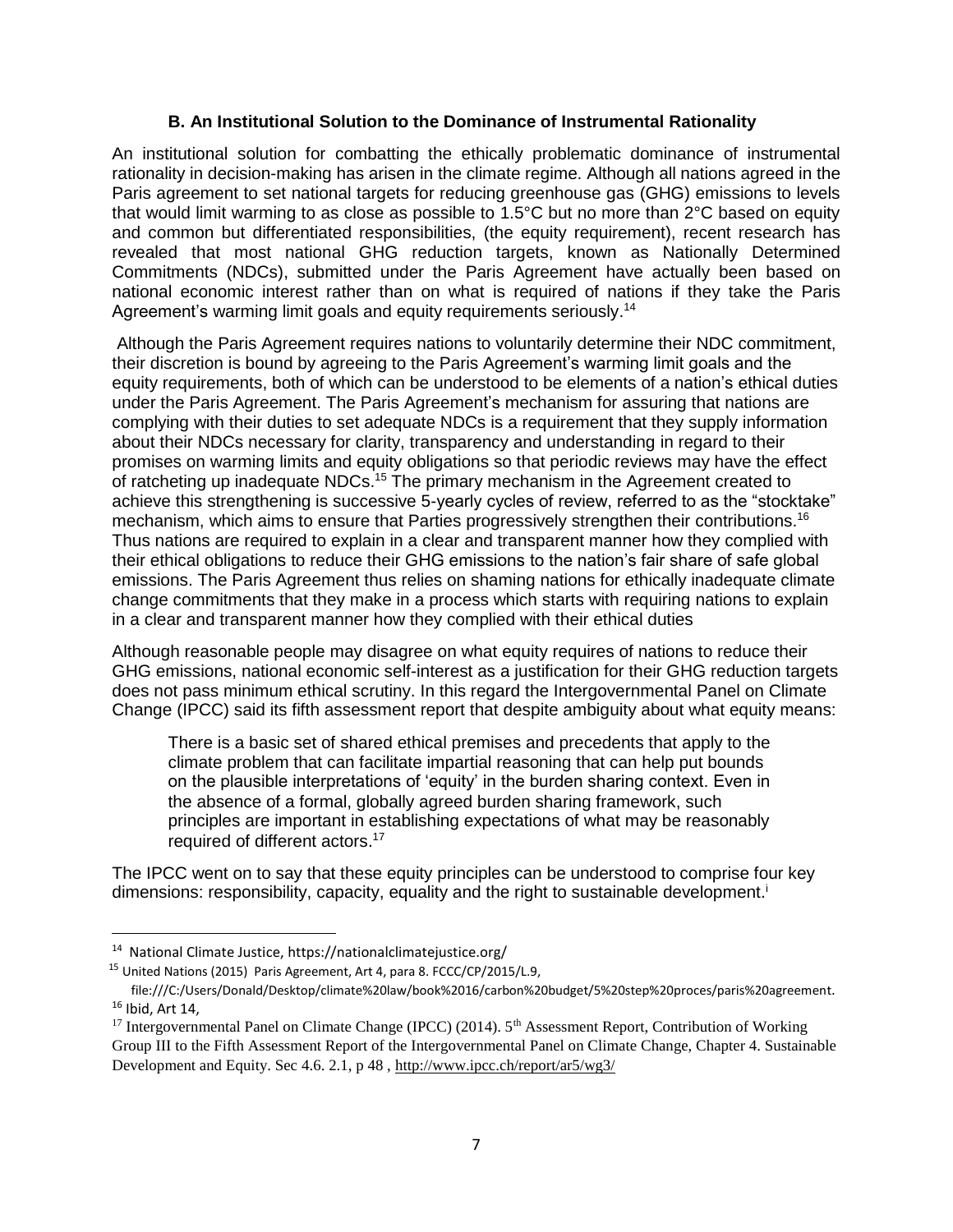And so, although most nations thus far have ignored their ethical duties under the Paris Agreement, the Agreement's transparency mechanism provides a tool for requiring nations to explain in clear language how they took equity into account while observers will be able to strongly argue that economic self-interest fails to pass ethical scrutiny in regard to what equity requires.

This lesson could be benefit to Earth Charter project in so far as to suggest that part of its mission should be: (a) in its educational role to deepen civil society understanding of the ethical problems with instrumental rationality, and (b) to find opportunities to require nations to expressly and transparently explain the ethical principles that have or will guide them in policy formation on global sustainability problems.

### **III. Achieving global acceptance of the Earth Charter's principles**

A huge challenge for achieving global acceptance of the ethical validity of the Earth Charter's principles is how to overcome the strong resistance from some nations. To explain this resistance, this paper now describes the author's own experience with this problem.

In late May of 1995 the Earth Council and Green Cross International organized a workshop in the Hague Netherlands to which they invited about 70 people from governments and NGOs with established records on sustainable development issues. Because I had organized a conference at the UN on the ethics of Agenda 21 in 1994, I was invited to participate. This workshop was tasked with formulating the basic framework of the Earth Charter. The workshop was chaired by Mikhael Gorbachev, former President of the Soviet Union, who was then Chairman of Green Cross International and Maurice Strong, former Secretary General of the 1992 Rio Conference on Environment and Development, the Earth Summit. This workshop launched an ambitious multi-year consultation process that sought the views of people in all parts of the world on the specific principles. This consultation process culminated in the Earth Charter document which was launched in March 2000.

Although there was much agreement among participants at the Hague workshop about the general principles that should be guide the development of more specific principles in the Earth Charter at the initial 1995 workshop, there was some disagreement among some of the participants on a few of the principles in regard to how strongly they should be stated. One principle which received considerable attention during the workshop was the principle stated that all life had intrinsic value. A few of the participants who had worked at the international government level warned that some nations would strongly resist a principle that stated all life had intrinsic value. These countries, it was argued, included some wealthy developed countries including the United States whose powerful private sector businesses and organizations would mount a massive, powerful, and ultimately successful resistance that would prevent the US from agreeing to this principle. Some also predicted that some other nations that would strongly oppose such a principle including some of the world's poorest countries who feared that if the world adopted such a principle without securing compensating financial assistance from the richer countries it would prevent them from achieving the economic development needed to eradicate desperate poverty. As the participants left the Hague, this issue was not completely resolved with some of the government officials advising that some principles be softened if the organizers wanted to maintain hope of achieving soft-law status for the Earth Charter. These issues were somewhat worked out in the final Earth Charter draft which was launched in 2000. Yet opposition from some wealthy and poor countries even to the existing draft is likely to be an obstacle preventing adoption of the Earth Charter as a soft-law document.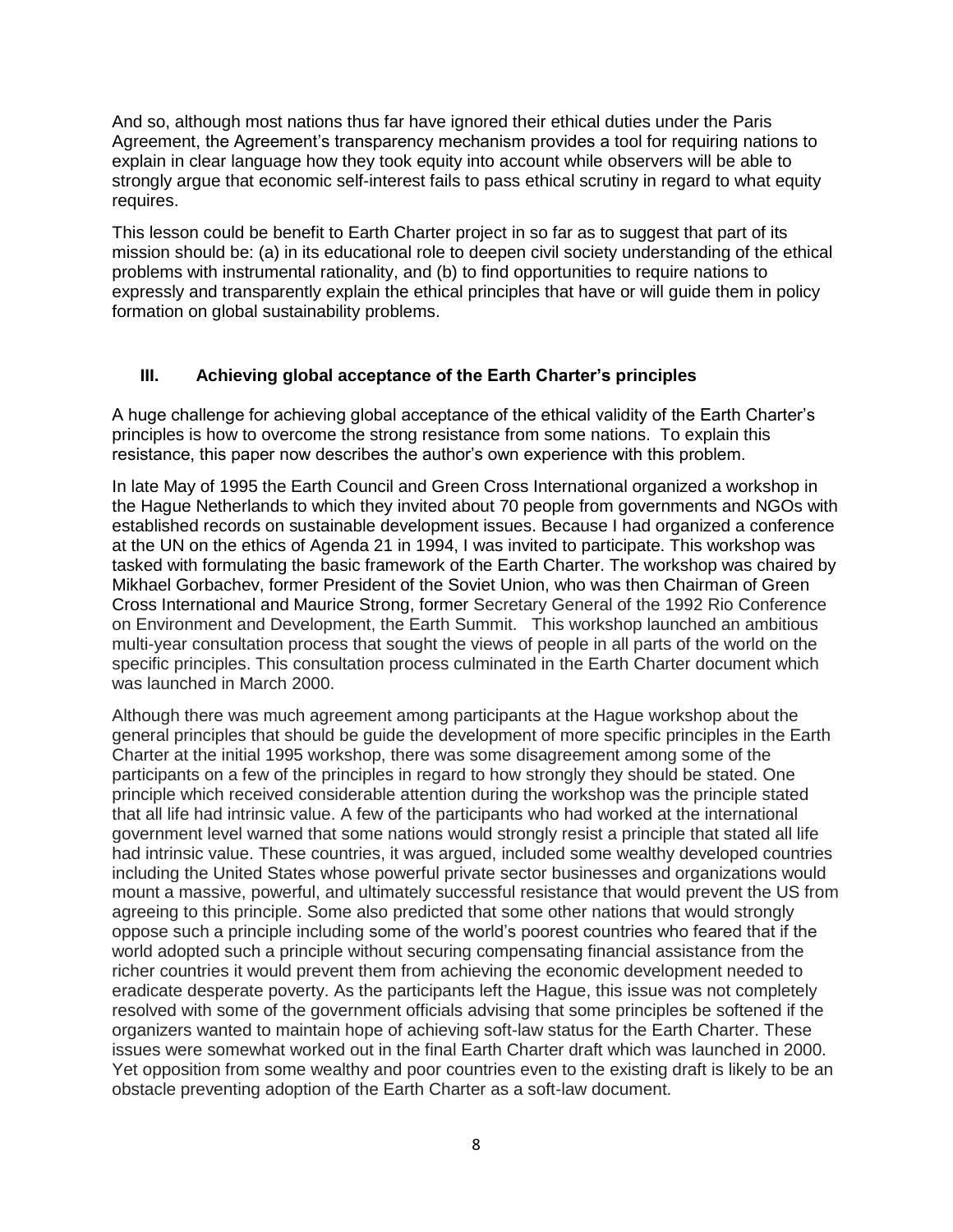While working in the position of Program Manager for United Nations Organizations in the Office of the International Activities at the United States Environmental Protection Agency from 1995 to 1998, it became clear that the actual basis for the United States unwillingness to strengthen the Principles of Agenda 21 in meetings of the UN Commission on Sustainable Development (UN CSD) was because American corporations strongly, relentlessly, and successfully lobbied the United States government to oppose any strengthening of international rules on sustainable development. For the three years I worked for US EPA on sustainability issues that were being negotiate at the UN, the US successfully opposed numerous proposals made by other countries that would strengthen some Agenda 21 provisions. For instance, during this time there was a proposal strongly backed by a few nations and most NGOs discussed at the UN CSD to create an ethical code of conduct for transnational corporations. The United States prevented this from happening. Several EU countries during this time also proposed strengthening Agenda 21 by inserting targets and timetables into some chapters. The United States and a few other developed countries also prevented this from happening.

In my position with US EPA in the late 1979s, I had a front row seat on the power of US corporations to prevent the US from agreeing to strengthen rules on sustainable development. My EPA responsibilities included going to planning sessions at the US State Department before upcoming negotiating sessions at the UN on global sustainable development issues organized by the UN Commission on Sustainable Development (CSD). At these State Department sessions, a US State Department representative hammered out US government positions on the issues under negotiations at the UN after hearing from US government agencies with specialized knowledge. In these meetings, I was tasked with articulating the EPA position on the draft negotiating text, a responsibility which required me to articulate the strongest environmental position among all the US agencies represented. The EPA position was always opposed by the US Commerce Department which was known to be representing US corporate interests. When this happened the State Department would always rule in support of the Commerce Department's position.

The US so frequently opposed other nation's efforts to strengthen Agenda 21, that near the end of the 1997 CSD negotiations which marked the 5-year anniversary of the Rio Earth Summit, the chair of the negotiation committee said in a plenary session:

I beg the United States to come here prepared to get something done. You come here and have no new ideas, all you do is oppose other people's ideas.

This statement made in plenary session was an amazing break with the unstated norm in the UN that no one attacks a government like this, especially the US. The room in which over 150 nations were seated became extraordinarily quiet as a shock wave had just rumbled through the room.

Yet later, when the members in the US delegation reconvened in the US embassy to the UN, a few acknowledged quietly to each other that they agreed that what was said was true. The US delegation had no proposals for making Agenda 21 work more effectively. Its mission at the UN CSD was to prevent any expansion of Agenda 21.

At UN negotiating sessions on global environmental and sustainable development issues, several dozen NGOs usually monitor the negotiations with the goal of lobbying the government on its position in the negotiations. The US delegation would usually meet with the US NGOs at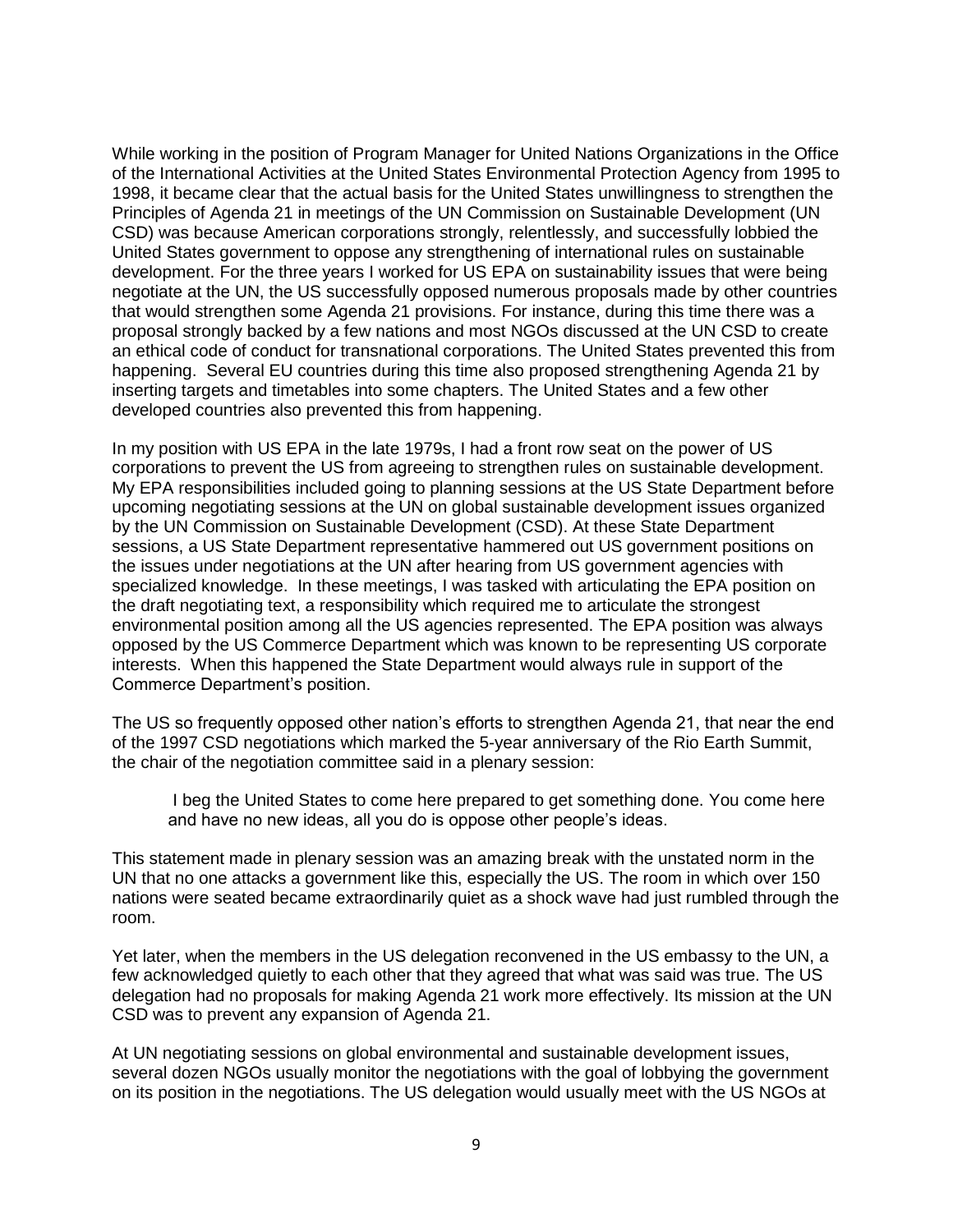least once a week to solicit the NGOs' views on the state of play. Because many, if not most, of the members on the US delegation were secretly very unhappy with the US position on many issues, they sometimes openly stated to other members of the US delegation that they hoped that the NGOs would give the US delegation a hard time knowing that the only hope for getting the United States to be more responsible was if the NGOs would publicly apply pressure on the US delegation about the irresponsibility the US position. After several of the US delegation-NGO meetings on several occasions members of the US delegation expressed unhappiness to me that the NGOs had not been tougher with the US delegation. .

If the Earth Charter project is going to succeed in establishing global ethical rules relevant to sustainable development, it should support the creation of fora or processes in which governments can be deeply questioned about the actual normative basis for their positions on sustainable development issues. This would likely frequently expose conflicts between governments' actual motivation for their policies on sustainable development and ethical principles needed to create a "sustainable global society founded on respect for nature, universal human rights, economic justice, and a culture of peace," the goals of the Earth Charter project. If nations were forced to disclose the actual normative basis for their positions on global sustainable development issues, it would become obvious, at least in some cases, that the actual basis for national positions on global sustainability issues was economic self-interest rather than global responsibility.

Shaming nations for violations of accepted ethical principles such as their failure to provide human rights has been shown to be sometimes effective in advancing international law. <sup>18</sup> Although shaming nations to get a change in policy is most effective when nations are shown to violate ethical principles that have wide acceptance, and therefore not necessarily as effective for some of the Earth Charter's more controversial principles, the kind of social progress that would lead to the acceptance of all of the Earth Charter principles begins with demonstrating the ethical inadequacy of the status quo. For this reason, the Earth Charter project should support international processes that require nations to explain their opposition to sustainable development ethical principles/

## **IV. Recommendations**

 $\overline{\phantom{a}}$ 

To achieve the goals of the Earth Charter project, namely to establish a "sustainable global society founded on respect for nature, universal human rights, economic justice, and a culture of peace" the Earth Charter project should:

- 1. In its educational activities strive to increase global awareness of:
	- a. The dominance of instrumental rationality in policy formation around the world and how this way of thinking hides, ignores, and often distorts ethical reasoning.
	- b. Specific ethical problems with economic and scientific uncertainty arguments made in opposition to proposed policies needed to create a sustainable world.
	- c. Teach citizens how to question governments to uncover the actual normative basis for their positions on sustainable development issues.
- 2. Support the creation of fora or processes in which governments must respond on the record to questions about how their sustainable development

<sup>18</sup> Jacquet, J., 2015**,** Is Shaming Necessary, New Uses for an Old Tool**,** *Pantheon Books,* , New York